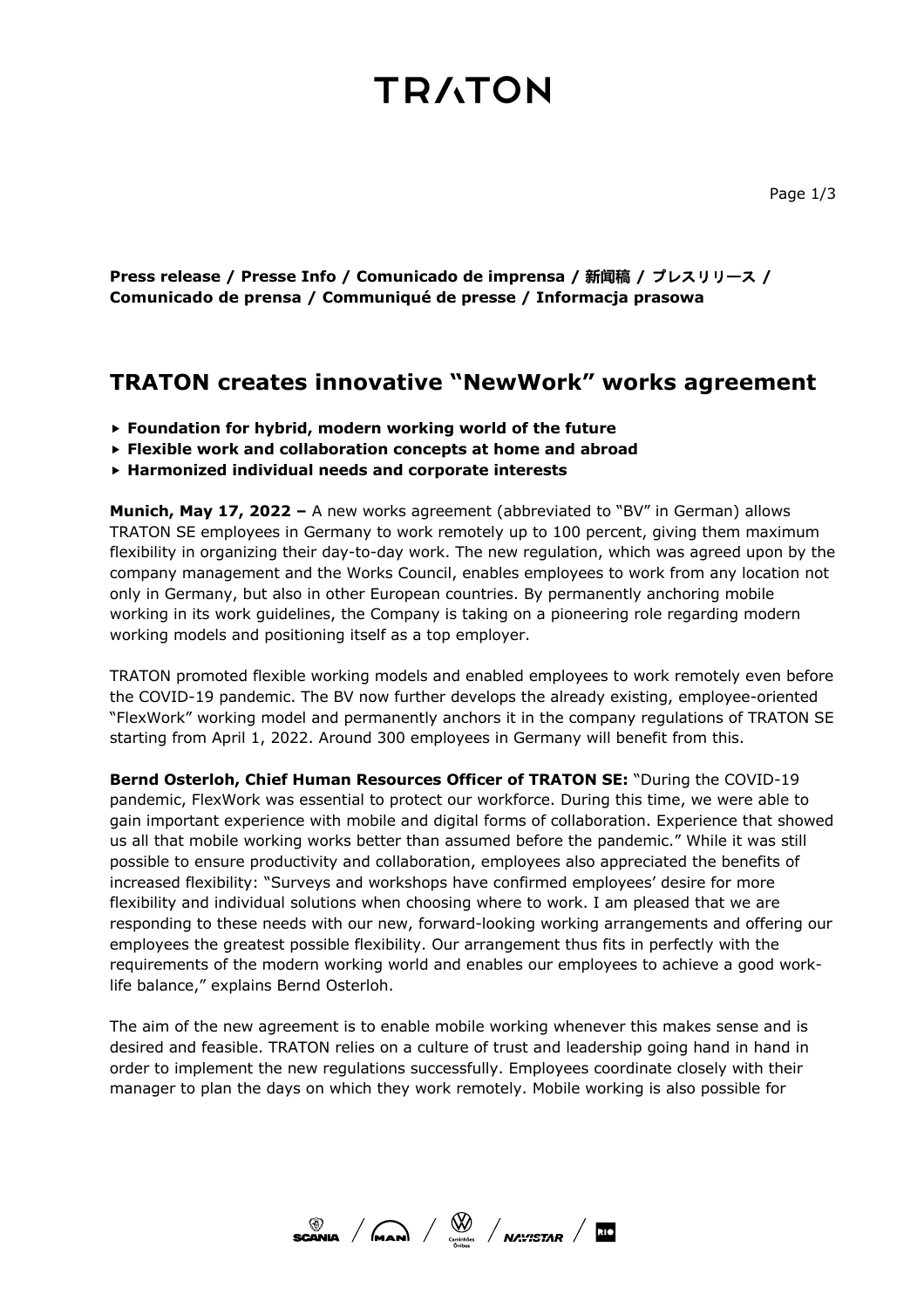# **TRATON**

interns, working students, and doctoral candidates. Within Germany, FlexWork is not limited in time per se, but can be restricted by operational requirements, e.g., if attendance is essential due to project-specific concerns. Employee appraisals should also be conducted on the job and in person as a matter of principle. "I am particularly pleased that we are even giving employees the opportunity to work remotely from other European countries at times," says Osterloh.

He adds that interaction in the office  $-$  and thus the opportunity to live and nurture the corporate culture — remains an important part of the new work guideline. "With the new works agreement, we are laying the foundation for the hybrid working world of the future. We want to enable employees to enjoy a working day that is tailored to individual needs and takes into account the interests of both employees and the Company," Osterloh says.

The new BV was also drawn up in preparation for relocating the Company's headquarters to a new office building in Munich, which is planned later this year. It therefore also contains guidelines for everyday office life in the new working environment. "It is important to us that all employees continue to have an attractive workplace in the office and thus have the opportunity to work on site at any time," explains Osterloh. He adds that the new office is intended to serve not only as a place to work, but primarily as a place for collaboration and social interaction. For this reason, more flexibility in the form of a free choice of workplaces and a range of diverse, innovative spaces will also be part of everyday office life. For example, this can make collaboration in cross-departmental project teams easier and more efficient.

To get the groundbreaking regulations off the ground, the "The way we work" guidelines were developed to guide and support employees and managers in implementing them. Since the beginning of the year, a comprehensive hybrid training program, the Leadership Transformation Journey, has also been in place for all managers. Here, all the knowledge and skills required for a successful transition to a modern, hybrid working world are taught. Additional training courses on information security awareness and comprehensive information events for all employees ensure that all open questions can be discussed and answered.